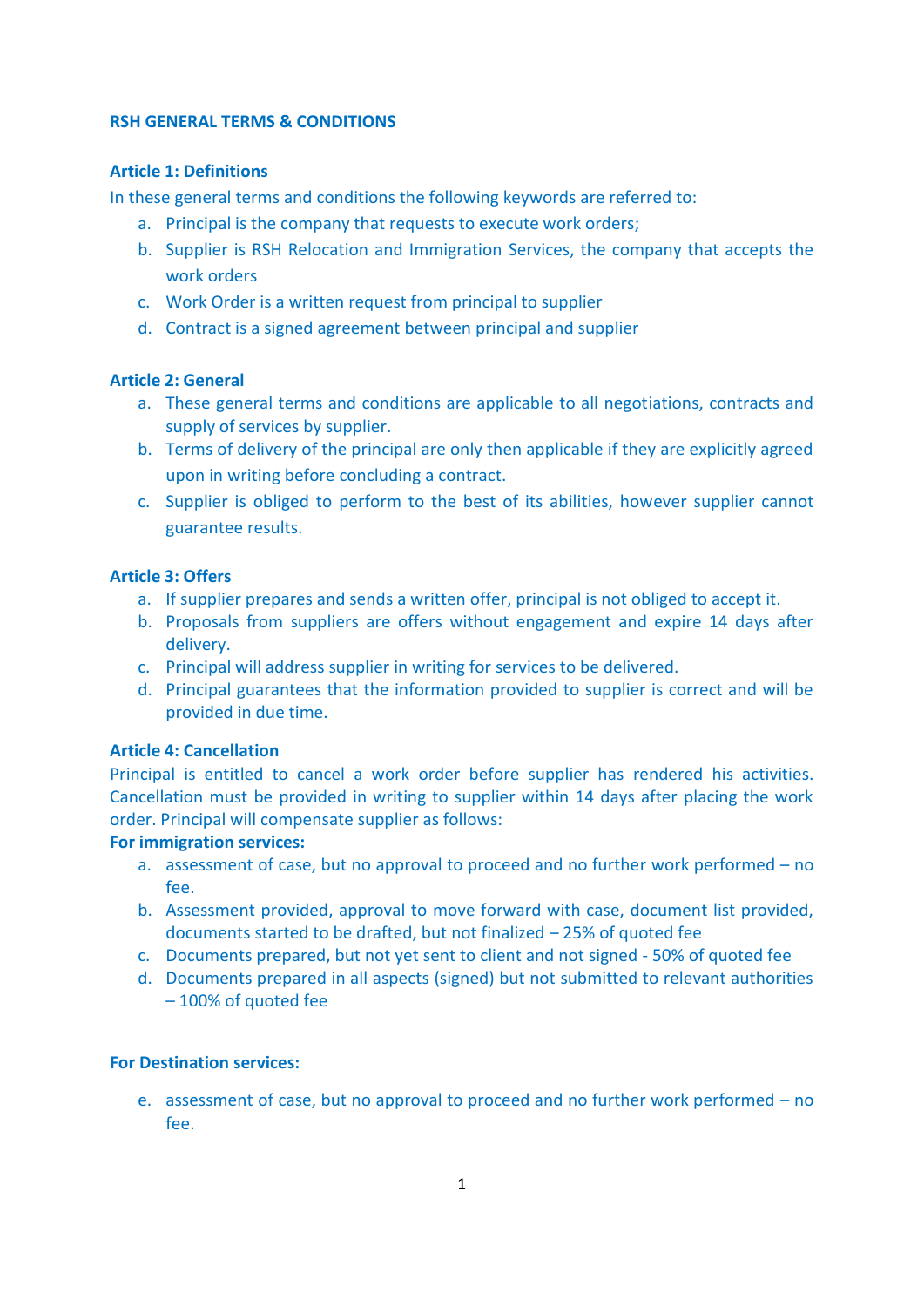- f. approval obtained to start services, needs assessment done with assignee, services started - 25% of quoted fee
- g. services started and in progression 50% of quoted fee
- h. services in progression and more than 50% of package scope rendered 100% of quoted fee

### **Article 5: Price**

All prices quoted are exclusive of VAT (value added tax) and or other fees levied by the government or non-governmental bodies.

#### **Article 6: Price Review**

- a) Supplier is entitled to increase an agreed price if any of the following situations occur after concluding a contract: increase of wages, governmental fees or social security, changes in governmental procedures that affect work of supplier or in general any situation that is comparable to earlier mentioned circumstances.
- b) Principal is allowed to terminate the contract in writing in case of price increases by supplier within 30 days after the effective date of the price increase.

#### **Article 7: Term of payment**

- a) Principal is obliged to pay supplier within 30 days after the date of sending the invoice. No discount, extension of pay or settlement will be applicable. If invoices are overdue, principal is in breach of his contractual obligations without the supplier having to inform or remind principal thereof.
- b) If principal's payment is overdue as mentioned in article 7a, principal is liable for payment of Dutch statutory commercial interest over the full amount as per date of the invoice for each month or part of each month in which principal did not fully comply with its obligation.
- c) If principal's payment is overdue as mentioned in article 7a, principal is liable for extrajudicial costs, legal and court costs, in addition to interest as mentioned in article 7b.
- d) Extrajudicial (collection costs) amount to a total of 15% of the invoice amount.
- e) In case of extra work, supplier is obliged to mention the amount of extra work and the extra costs to principal in writing. Principal must explicitly agree with extra work before supplier can fulfil the order.

## **Article 8: Termination**

Principal and supplier shall both have the right to terminate the contractual agreement within 30 days.

#### **Article 9: Rules of Conduct**

a) Supplier will always work in the best interest of the principal and will execute services according to the contract details.